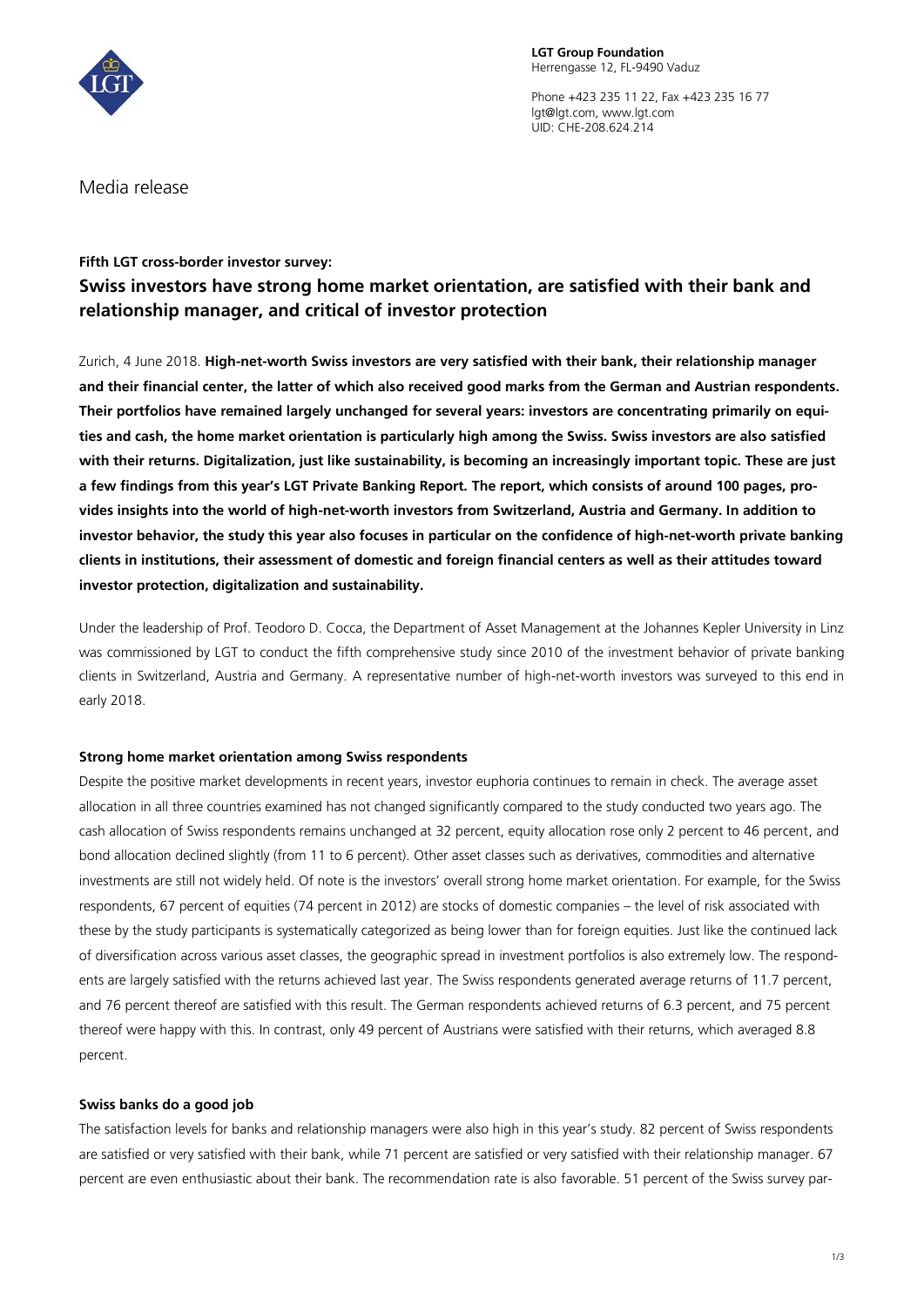ticipants actively recommended their bank to others last year – that is more than in Germany and Austria (43 percent for each country).

But what is actually important to clients when it comes to their bank? According to the LGT Private Banking Report 2018, the most important characteristic of a bank is its financial stability – in all three countries. In Switzerland, the professional expertise of relationship managers ranks second, followed by a good price-performance ratio. While the first two criteria are very well met by the respective primary banks, there is still potential for improvement for the price-performance ratio. In Switzerland, the level of fulfillment for this criteria is below-average.

#### **Private banking is and remains a "people business"**

Also important to clients when it comes to their bank is that it offers good online access to services. This characteristic ranks fourth across all three countries. Digitalization is also advancing rapidly – not least driven by changing client needs – in the financial sector. The share of respondents who do not use online or mobile banking at all, the so-called "digital deniers", continues to decline – in Switzerland they account for only 10 percent (2016: 14 percent) of respondents. If this trend continues, it is possible that digital deniers will have vanished completely by 2022. The number of respondents who want to place orders with their bank from home or while on the go has further increased (at home: from 72 percent in 2016 to 79 percent in 2018; while on the go: from 32 percent in 2016 to 36 percent in 2018). Around one-quarter of respondents from all three countries can imagine receiving advice from their relationship manager primarily online. Notwithstanding, the data collected from the survey clearly underscore that the majority of private banking clients continue to attribute high relevance and importance to personal advice from a relationship manager. For important investment decisions, the majority of respondents want to meet their relationship manager in person. In a comparison between humans and robots, humans clearly come out on top. Around 60 percent of respondents say they would never have their assets managed by a robo-advisor. Respondents are also cautious when it comes to digital currencies. Although a large number have heard of them, the share of respondents that has experience with them is extremely low – in Switzerland only 9 percent – as is the Swiss respondents' general interest in digital currencies, which is only 10 percent.

#### **Investor protection: Swiss critical of increased administrative burden**

Similar to digitalization, regulation has also been an omnipresent topic in the financial sector for numerous years. More comprehensive and stricter laws were introduced after the financial crisis, in particular for reasons of investor protection. Around 80 percent of those surveyed for the LGT Private Banking Report are of the opinion that the banks themselves are to blame for the increased supervision due to their past failures. The effectiveness of increased regulation aimed at protecting investors is viewed very differently in a country comparison: in Switzerland, 53 percent believe that clients are better protected today (Germany: 83 percent, Austria 35 percent). The Swiss in particular are critical of the greater administrative burden arising from regulation: 54 percent are of the opinion that the greater supervision of banks results in a significant, unnecessary administrative burden (Germany 35 percent, Austria: 38 percent).

The confidence of the Swiss in national and international institutions has risen since 2016 (from 5 to 5.5; rating scale of 0-10). The Swiss respondents have the least confidence in the new media (e.g. social media, blogs, etc.), the global financial system and the world economy. In contrast, they assess the Swiss political system and economy as well as the banking supervisory authority as being more trustworthy.

### **Positive attitude toward the Swiss financial center**

The assessment of the Swiss financial center by the respondents from Germany and Austria is quite positive. The Austrians assess the Swiss financial center as being significantly better than their own financial center in every respect – be it the political, economic and social stability, its good international reputation, the expertise for long-term, cross-border investment solutions